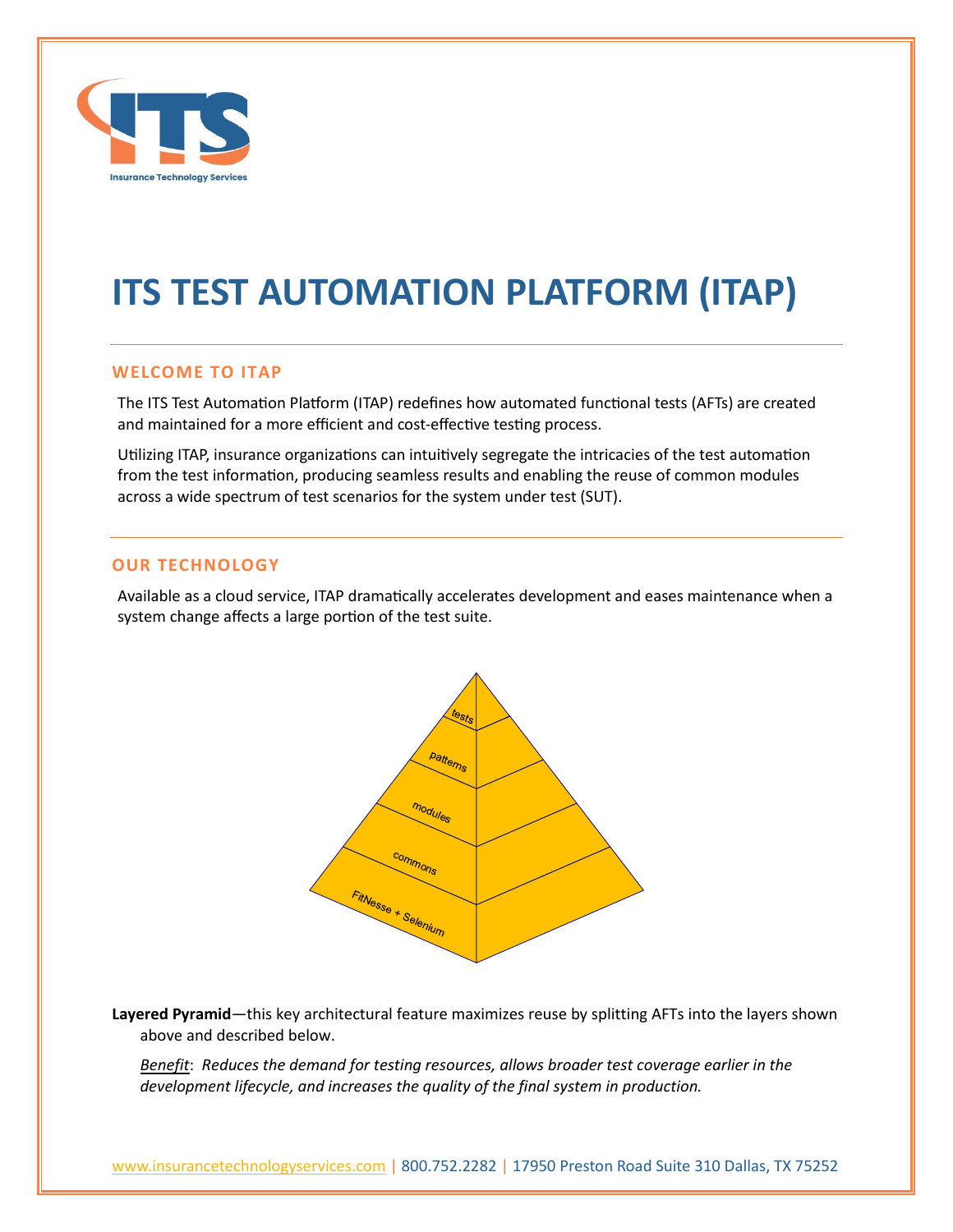#### ITS TEST AUTOMATION PLATFORM

**FitNesse + Selenium**—ITAP is built on top of a mature, open source, testing technology stack. *FitNesse* is a popular, general purpose, wiki-based testing framework that provides the underlying plumbing" for ITAP. *Selenium* is the industry standard, web browser automation framework. It is used by FitNesse to control the browser on ITAP's behalf.

*Benefit*: *Clients incur no third-party licensing costs and can be confident that ITAP is built on a solid foundation that will support them now and in the future.*

**The Commons Layer**—includes common base functionality as well as other functionality common to specific vendor-based insurance systems.

*Benefit*: *Eliminates the idiosyncrasies and limitations of the underlying frameworks (Selenium and FitNesse).* W*ith much of the underlying work already complete at inception, ITAP implementation projects have a lower cost and faster delivery than most test automation projects.*

**The Module Layer**—comprised of simple and highly reusable client modules that automatically create insurance items (quotes, policies, claims, etc.) and perform tasks (run batch jobs, apply cash, generate reports, etc.). Modules contain predefined input defaults that can be overwritten with data from the test layer.

*Benefit*: *Modules provide the building blocks that minimize the effort to maintain an AFT suite as the SUT changes with each new release.*

**The Pattern Layer**—connects all the other layers together to produce a cohesive AFT suite. Client patterns pull data from the test layer, call modules and other patterns, and use commands from the common layer.

*Benefit*: *Patterns allow AFTs to be as simple and easy to understand as possible. This increases test quality and coverage while lowering initial and ongoing costs.*

**The Test Layer**—defines the expected results and input data that is relevant to the test case. Input data required to run the AFT that does not impact the verification of actual vs. expected results is defaulted within the modules.

*Benefit*: *Because tests are remarkably simple and readable, they can easily be written, reviewed, and revised by different users involved in the QA process without having to understand the underlying layers.*

**ITAP Studio**—an Excel-based development platform that allows non-technical users the ability to develop and maintain AFTs without the need for tedious scripting.

*Benefit: ITAP Studio allows new, less experienced resources the ability to quickly become productive.*

**Builders**—Excel-based utilities that automatically build insurance items (quotes, claims, applications, policies, etc.) at the click of a button with item characteristics (coverages, limits, deductibles, locations, etc.) that can be varied as desired by the user.

*Benefit*: *Builders eliminate the cost and time associated with manual entry in a variety of scenarios including:*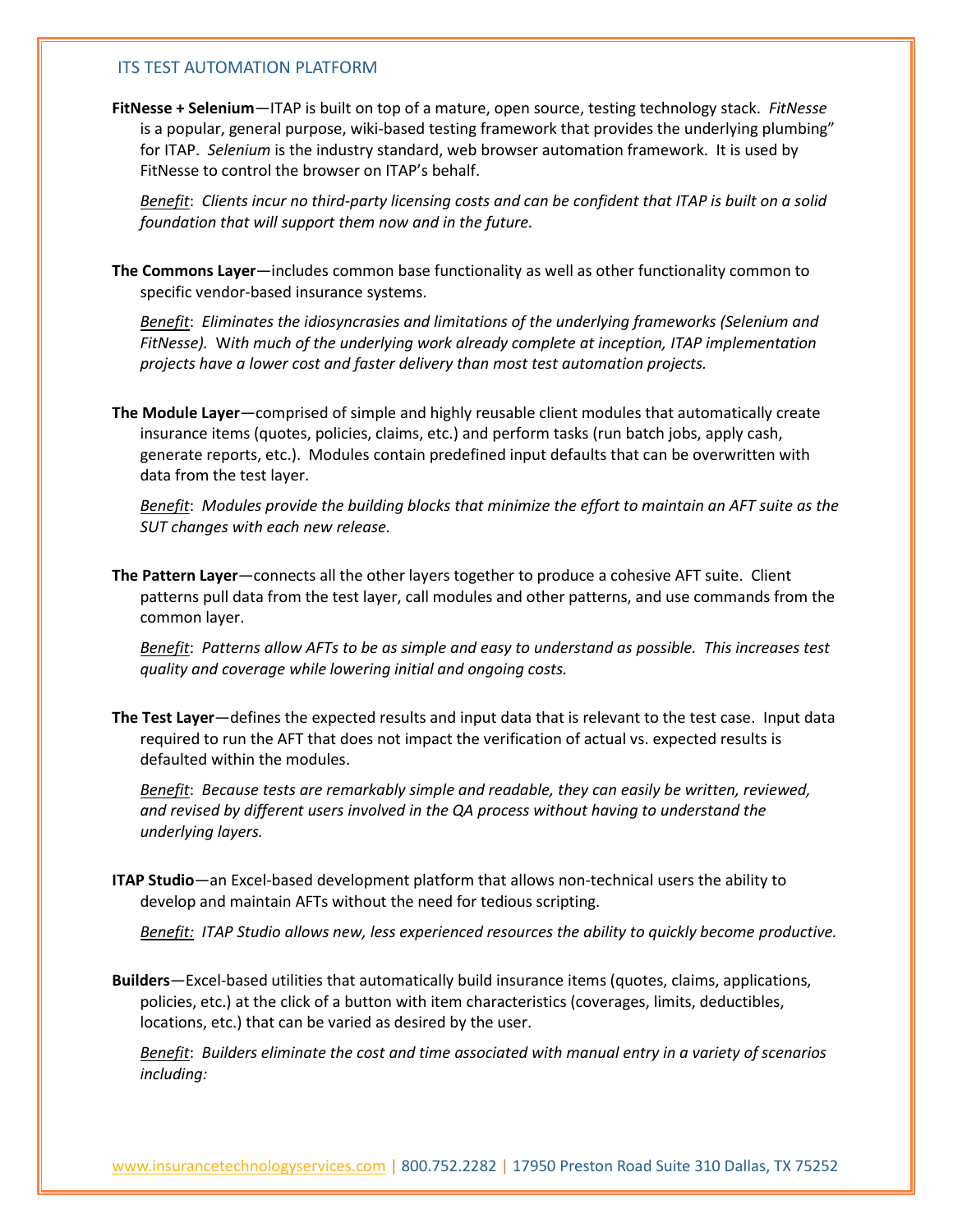#### ITS TEST AUTOMATION PLATFORM

- *1. Manual Testing--provides a quick start to manual testing by automating the setup needed to meet the entrance requirements for the manual test cases. For example, it can be used to populate the testing environment with a standard set of policies needed for billing and claim testing after the database is cleared in preparation for a new release.*
- *2. Training--provides a repeatable process to prepare the training environment with a set of quotes/policies needed for end-user training classes.*
- *3. Manual data entry—provides an automated solution for initiating a repetitive manual data entry process. For example, it can be used to populate the production environment with the basic policy level information of renewal policies from legacy systems for small books of business where the effort to develop a full-scale, automated, data migration solution is not cost effective.*

**Document Compare**—validates document output by comparing any document generated by the system (new business packages, invoices, correspondence, etc.) to a "template" that represents the expected output. Areas of the document that are expected to change with each test run can be easily excluded from the comparison.

*Benefit*: *Eliminates the error prone and time-consuming need to manually compare generated documents with reference documents.*

**Security**—ITAP performs all testing via the insurance system user interface. This means that ITAP never exposes any vulnerabilities beyond those exposed by the system itself and has absolutely no access to underlying data sources. Furthermore, all ITAP test artifacts and test data resides on ITSprovided, ITAP workstations. These workstations, as well as the ITAP server, are Amazon Web Service-based and adhere to AWS best practices, including the use of IAMs, IP restricted access, and multi-factor authentication.

*Benefit*: *ITAP provides a highly secure environment in which to develop, maintain, and run AFT suites.*

**Version Control Framework (VCF)**—*version control* is a critical—and frequently ignored—aspect of any development platform, especially for platforms like ITAP that are built for collaboration. Version control for AFTs is particularly challenging because the versions of both the system being tested and the AFTs themselves must be tracked. ITAP includes a secure, GitHub-based, *Version Control Framework* (VCF) that dramatically simplifies the backup, merging, sharing, release, and reversion of all ITAP artifacts.

*Benefit*: *The VCF allows ITAP users to safely and easily save, merge, share, release, and revert their work; greatly mitigating the sometime costly effects of human and system error in a collaborative environment.*